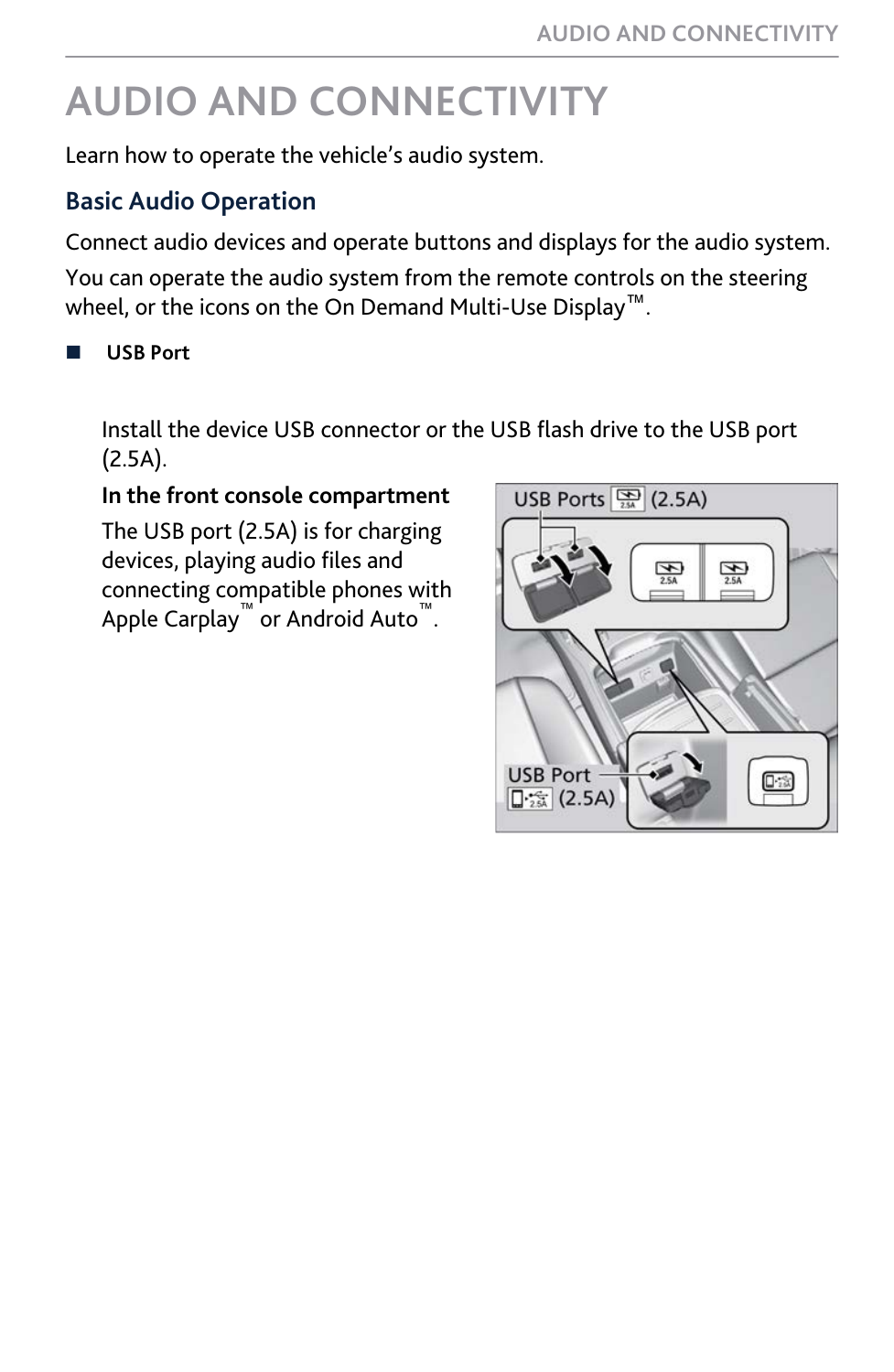**Models without rear console compartment**

#### **On the back of the front console compartment**

The USB ports (2.5A) are only for charging devices.



**Models with rear console compartment**

# **In the rear console compartment** The USB ports (2.5A) are only for charging devices.

#### **On the back of the rear console compartment**

The USB ports (2.5A) are only for charging devices.



#### n **Accessory Power Socket**

The accessory power sockets can be used when the power mode is in ACCESSORY or ON.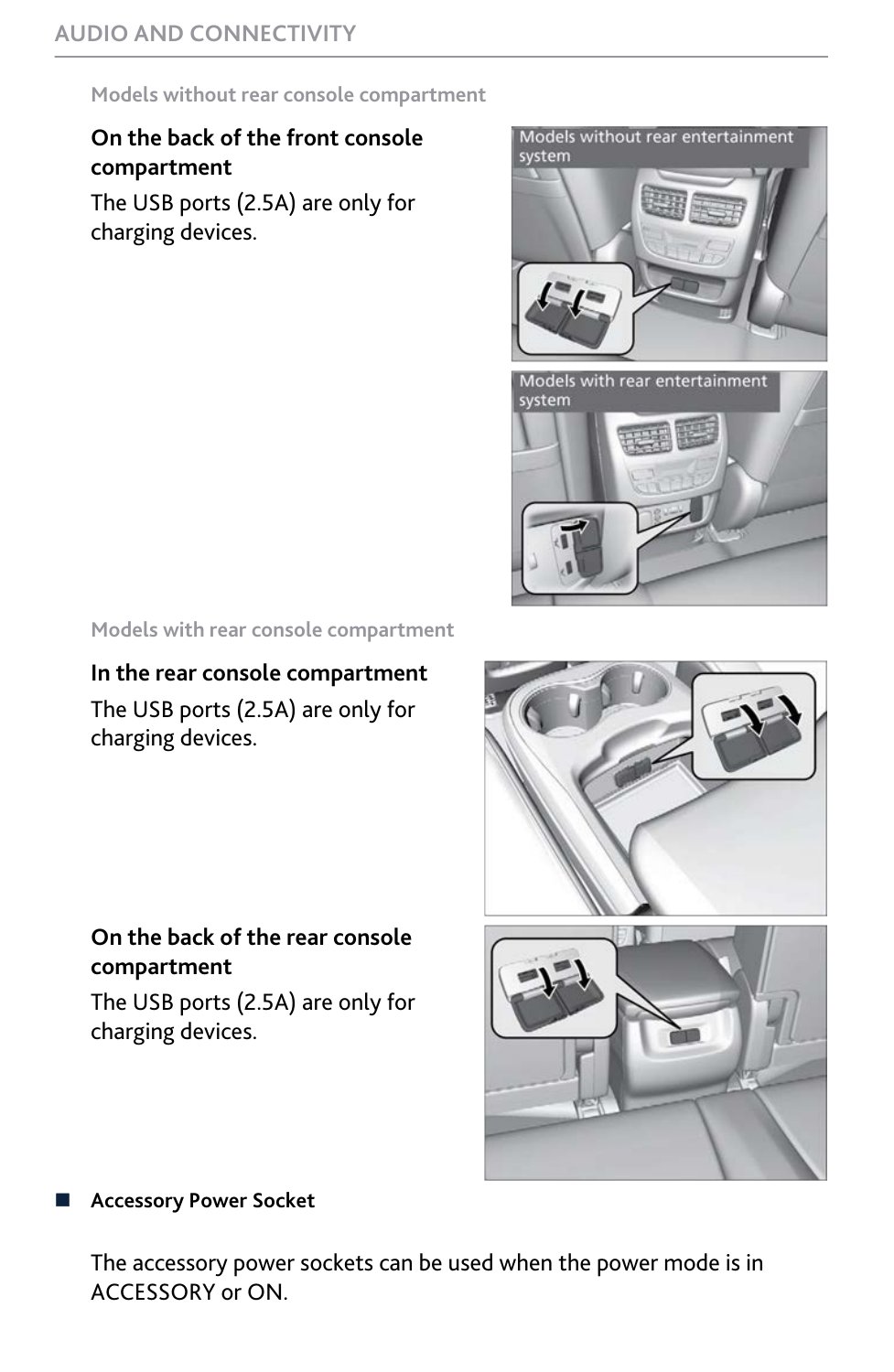# **Accessory power socket (center pocket)**

Open the lid and the cover to use it.

#### **Accessory power socket (front console compartment)**\*1

Pull the handle and open the cover to use it.

# **Accessory power socket (cargo area)**

Open the cover to use it.

# **NOTICE**

Do not insert an automotive type cigarette lighter element. This can overheat the power socket.

#### **Audio Remote Controls**

You can operate certain functions of the audio system using the steering wheel controls.

# **SOURCE Button**

Cycles through the audio modes **Left Selector Wheel Roll Up:** To increase the volume. **Roll Down:** To decrease the volume. **Push:** To mute. Push again to unmute. **When listening to the radio**